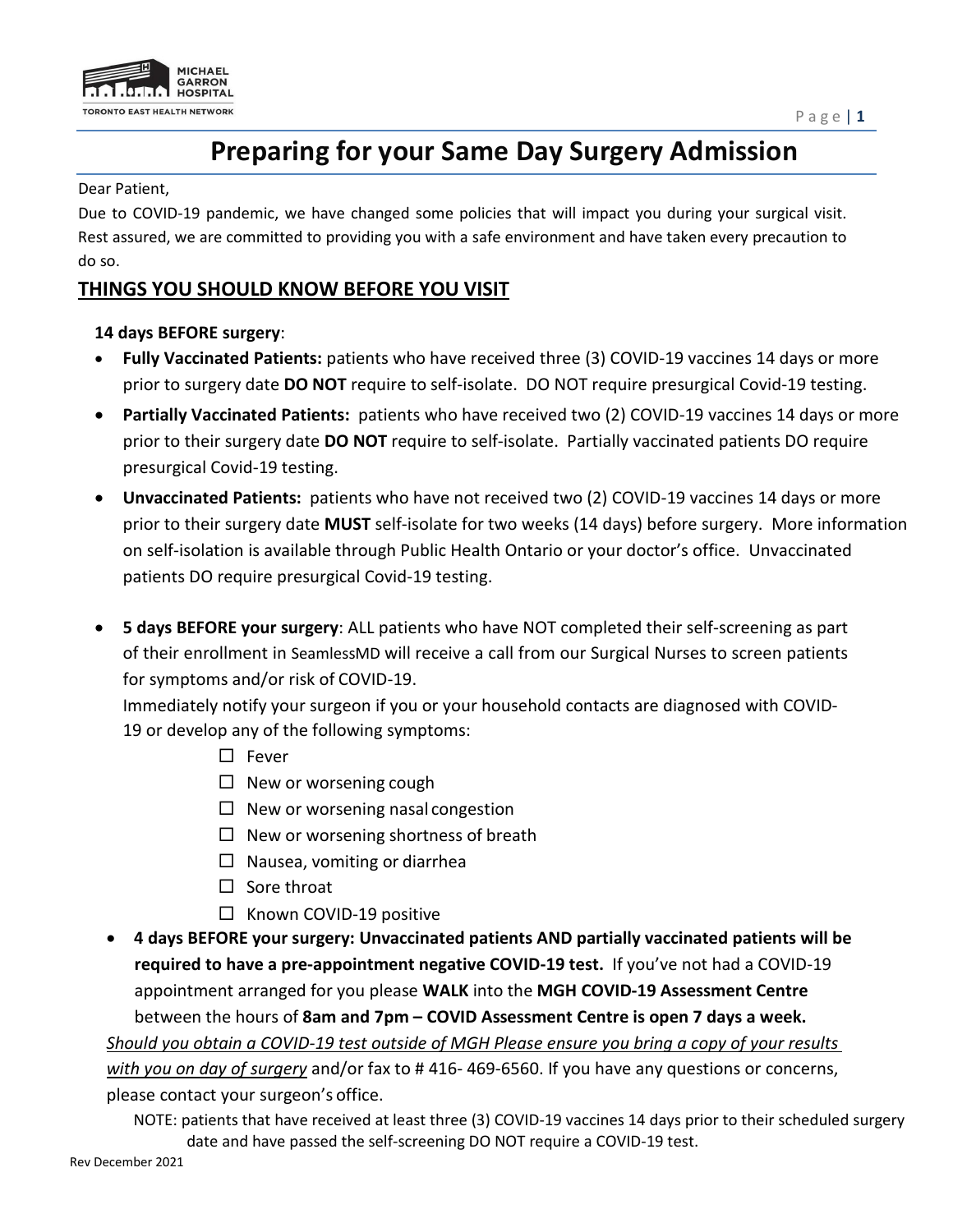

#### P a g e | **2**

#### **YOUR SURGERY DATE WILL BEON:**

**YOUR COVID-19 TEST at MGH if UNVACCINATED OR PARTIALLY VACCINATED (see above for description) is 4 Days prior to your surgerydate:** Arrive anytime between the hours of **8a.m. – 7p.m (open 7 days a week)**.

**APPOINTMENT CANCELLATION**: If, you are symptomatic and/or are rescheduling your surgery for any reason please notify your surgeon's office.

LOCATION & Contact for MGH COVID-19 Assessment Centre – 825 Coxwell Avenue – Entrance is off of Mortimer Avenue, west of the Emergency Department. NOTE: the COVID-19 Assessment Centre cannot be accessed from inside the Hospital. Please see map on the following page. If you need to cancel or rebook COVID-19 appointment, you can emai[l covidbooking@tehn.ca](mailto:covidbooking@tehn.ca) or call the booking line at 416-469-6858 between the hours of 8a.m. – 6p.m.

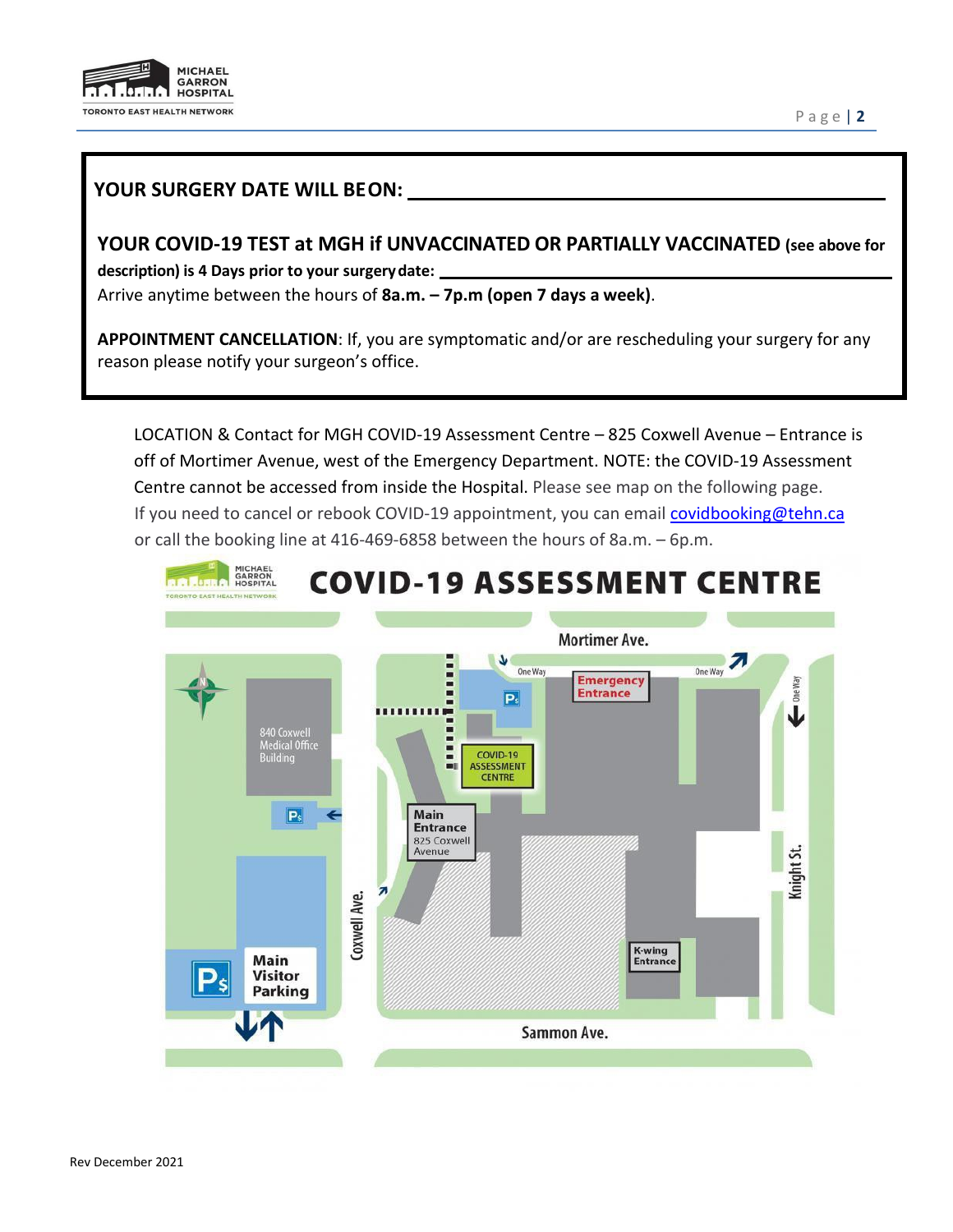

#### **WHAT TIME SHOULD I ARRIVE FOR MY SURGERY?**

- For your surgery arrival time, please call the Admitting Department the evening prior to your surgery at (416) 469-6381 between the hours of 3 p.m. to 10 p.m. The admitting clerk will tell you what time to arrive at the Hospital so that staff can prepare you for your surgicalprocedure.
- If your **surgery is on a MONDAY**, please call on the Friday prior to yoursurgery.

#### **YOU MUST BE AT THE HOSPITAL AT THIS TIME OR YOUR SURGERY MAY BECANCELLED.**

#### **STOP THESE MEDICATIONS BEFORE SURGERY**

- o For the following blood thinners, you will be advised by a doctor when to stop:
	- $\Box$  Dabigatran (Pradaxa)
	- $\Box$  Rivaroxaban (Xarelto)
	- $\Box$  Apixaban (Eliquis)
	- $\Box$  Edoxaban (Lixiana)
- **14 days** before surgery:
	- o **STOP** Ticlopidine (Ticlid) and herbal medicines/herbal teas/herbalsupplements.
- **7 days** before surgery (or as instructed by your doctor):
	- o **STOP** Aspirin, Clopidogrel (Plavix), Vitamin E & Multivitamin.
- **5 days** before surgery:
	- o **STOP** Warfarin (Coumadin) (blood thinner) and Ticagrelor(Brilinta)
- **3 days** before surgery:
	- o **STOP** all pills for Arthritis/Anti-inflammatory/NSAID medications. **Note:** Celecoxib (Celebrex) & Acetaminophen (Tylenol) may be taken.
	- o **STOP** recreational cannabis (marijuana). Medical cannabis (marijuana) may be taken on day before surgery.
- **Night** before surgery:
	- o **STOP** alcohol the night before surgery (increasesbleeding).

## **PLEASE FOLLOW THE INSTRUCTIONS PROVIDED ON THE MEDICATION LIST DURING YOUR PREOPERATIVE ASSESSMENT (PAC) APPOINTMENT.**

#### **THE NIGHT BEFORE SURGERY**

Can I **EAT** before my surgical procedure?

• NO. Do **NOT** eat any food after midnight. *This is for your safety to ensure there is no solid food in your stomach.* If you eat, your procedure will be cancelled.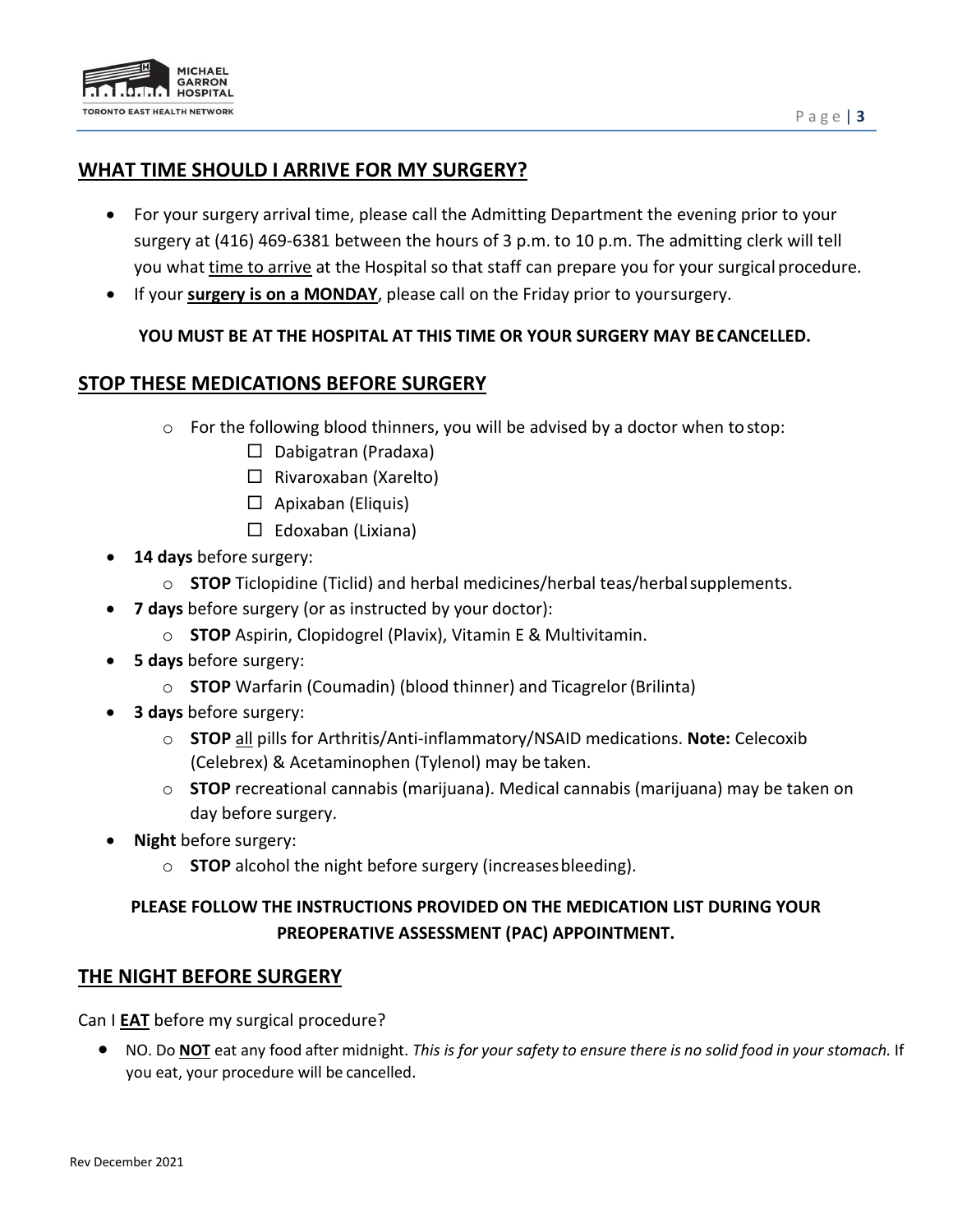

Can I **DRINK** before my surgical procedure?

- You are **encouraged** to drink clear fluids until **2 hours prior** to your scheduled procedure. This will keep you well hydrated and more comfortable. Clear liquids only are permitted. Examples of clear liquids are apple juice, water, other clear pulp free juice, sports rehydrating drinks, black coffee or tea WITHOUT Milk or Cream, and Gingerale. Do NOT have orange juice.
- If you have diabetes AND your blood sugar is below 5.0 mmol/L, you may have  $\frac{1}{2}$  cup of clear apple juice in order to raise it to at least 5.0 mmol/L. **STOP drinking 2 hours before your arrival time.**

Note: Please **remove** your nail polish, and shower/bathe either the night before of the morning of your surgery.

## **THE DAY OF SURGERY**

- On the morning of surgery, take all of your routinely prescribed medications (with sips ofwater), unless your physician instructs you otherwise.
- Do **NOT** take any medications that have been stopped (refer to medication list). Do not take your diuretics (water pills) or pills for diabetes. If you are a diabetic on insulin, please refer to the instructions you received during your preoperative assessment appointment.

#### **Visitor Policy (Adults)**:

Patient Escorts who are not fully vaccinated will not be able to enter the Hospital. Exceptions to the proof of vaccination requirement will apply for people who are escorting patients who require mobility, communication or translation support, and /or have a developmental/intellectual disability, or who are under the age of 18. Please contact your surgeon if you need more information about an exemption.

- o *Pre-Operatively*  Your vaccinated escort/family member bringing you to your appointment will NOT be able to accompany you throughout your surgical visit. *ONLY p*atients requiring assistance for mobility and/or require translation preoperatively may accompany a patient up to the G6 surgical suite.
- o *Post – Operatively for Same day admissions (overnight):* Family members **will not be permitted** to accompany the patients from RR to the Inpatient Unit. Patients who are admitted for seven days or less will not have visitors. They can call the unit, or we will offer a Virtual visit. Individuals who will be in the Hospital greater than seven days will have a designated visitor with one alternate. One hour of visiting time daily will be permitted for this population of patients daily.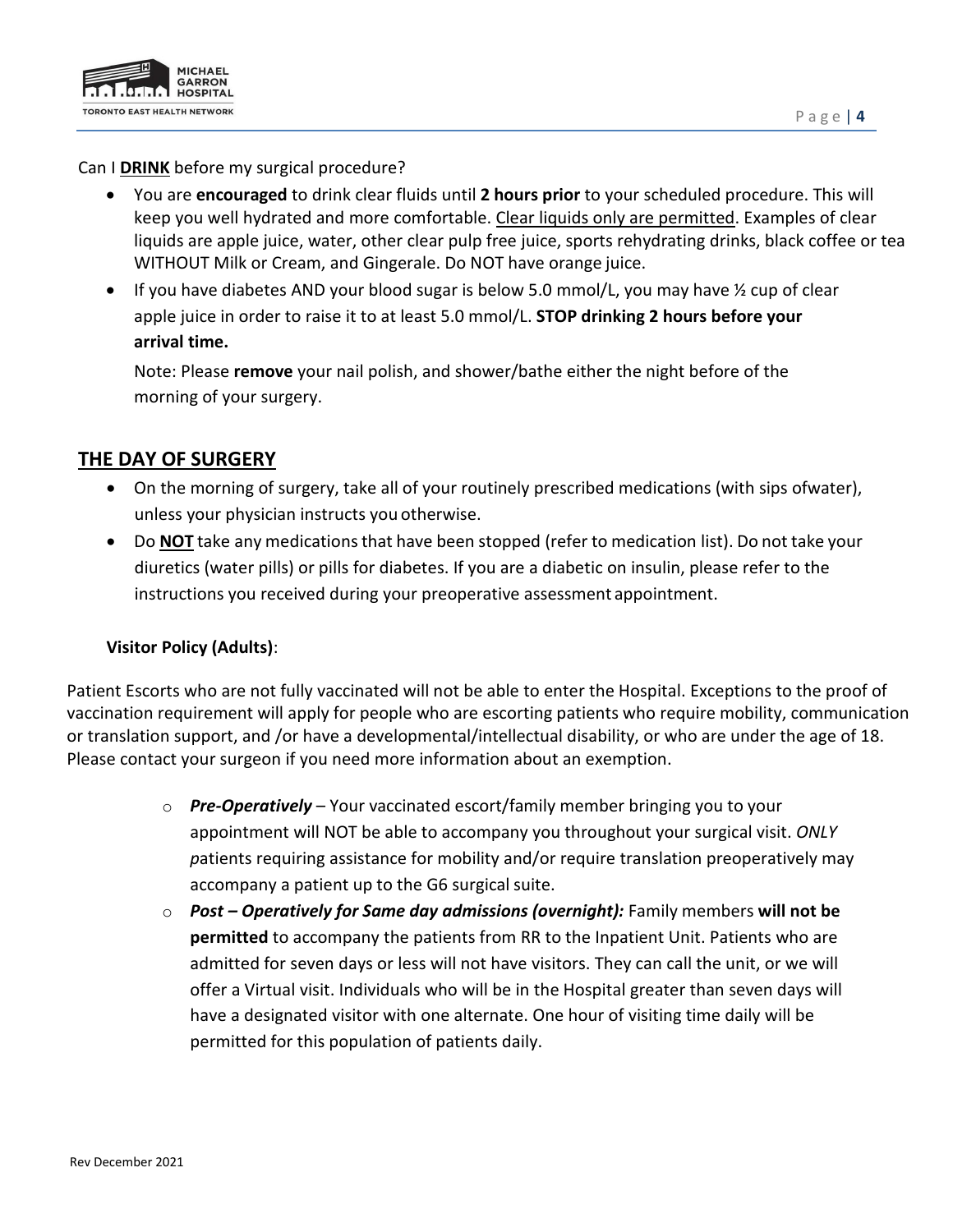

# **BEFORE YOUR HOSPITAL VISIT**

|         | <b>Please BRING items to the Hospital</b>     |         | <b>Please DO NOT BRING</b>                          |
|---------|-----------------------------------------------|---------|-----------------------------------------------------|
| $\circ$ | Ontario Health Card.                          | $\circ$ | <b>Valuables</b> – the Hospital does not            |
| $\circ$ | Secondary Insurance Information.              |         | take responsibility for lost or stolen              |
| $\circ$ | ALL medications that you are currently taking |         | items.                                              |
|         | including inhalers (puffers) and eye drops.   | $\circ$ | Jewelry/body piercings – remove and leave           |
| $\circ$ | A clean pair of socks.                        |         | ALL jewelry/piercings at home, these items          |
| $\circ$ | Storage cases for glasses/contacts/hearing    |         | cannot be worn during surgery. NOTE: your           |
|         | aids, which should be removed before          |         | surgical procedure could be cancelled if not        |
|         | surgery.                                      |         | removed.                                            |
| $\circ$ | If you are not able to communicate in English | $\circ$ | <b>Personal items</b> $-$ any extra belongings that |
|         | and unable to provide your own interpreter,   |         | are not required for this visit should be left      |
|         | MGH has a phone service available to          |         | with your escort (if possible).                     |
|         | translate on your behalf.                     |         |                                                     |
|         |                                               |         |                                                     |

#### **FACE MASK POLICY**

.

- Please wear a mask to your appointment. You must put the mask on before you enter the Hospital. Cloth masks are acceptable. Once the mask is in place, please avoid touching your mask or face. If you do not have a mask, you will be given one upon entry.
- Do **NOT** wear disposable gloves asthey provide false sense of security and need to be sanitized with hand sanitizer. The hand sanitizer erodes the plastic, rendering plastic glovesuseless.
- Avoid using cash. Credit and debit payments are preferred to minimize contact.
- Perform hand hygiene frequently, washing your hands for a minimum of 15seconds.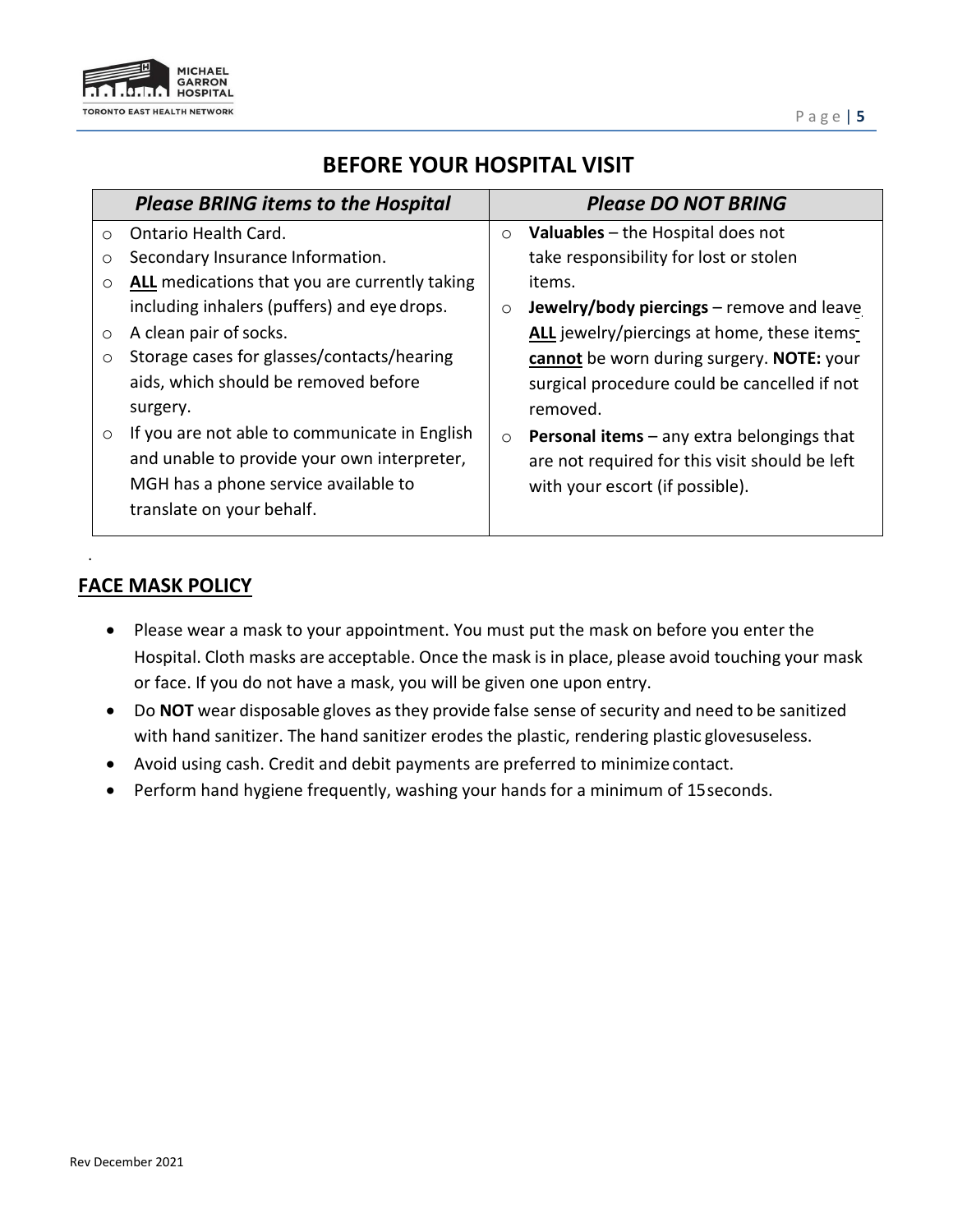

**CHECK-IN FOR YOUR SURGICAL PROCEDURE Enter the Hospital through the doors located on Coxwell Avenue and go to the Admitting Registration Department that is located on the main floor, G wing. See map below.**



- You will be screened for COVID-19 in the lobby upon your arrival to the Hospital. Screenerswill ask you questions about possible COVID-19 symptoms and your contact history. **If you do not pass the screening assessment, you will not be able to have your surgery and must reschedule with your surgeon's office via telephone.**
- After you have registered, take the G/H wing elevators to the  $6<sup>th</sup>$  floor and proceed to the **Perianesthesia Care Unit (PCU) Pre-op Surgery Desk** where you will be checked in. When you exit the elevator, turn right and then left.

# **RECOVERY IN PERIANESTHESIA CARE UNIT (PCU G6) – 6TH FLOOR**

- **Pre-op**  To prepare you for your surgical procedure, your nurse will ask some questions, perform a set of vital signs and start an intravenous(IV).
	- o You will be asked to remove **ALL** your clothing and dentures. You will be provided with a hospital gown and disposable footwear. You will then be asked to wait in the Surgical Pre-Operative Waiting room until it is time for youroperation.
- **After Surgery**  You will be in the PCU Recovery Room for **1 – 4 hours**, depending on the procedure. Your surgeon and the healthcare team will monitor your progress. Then you will be transferred from PCU Recovery Room to an inpatient bed.